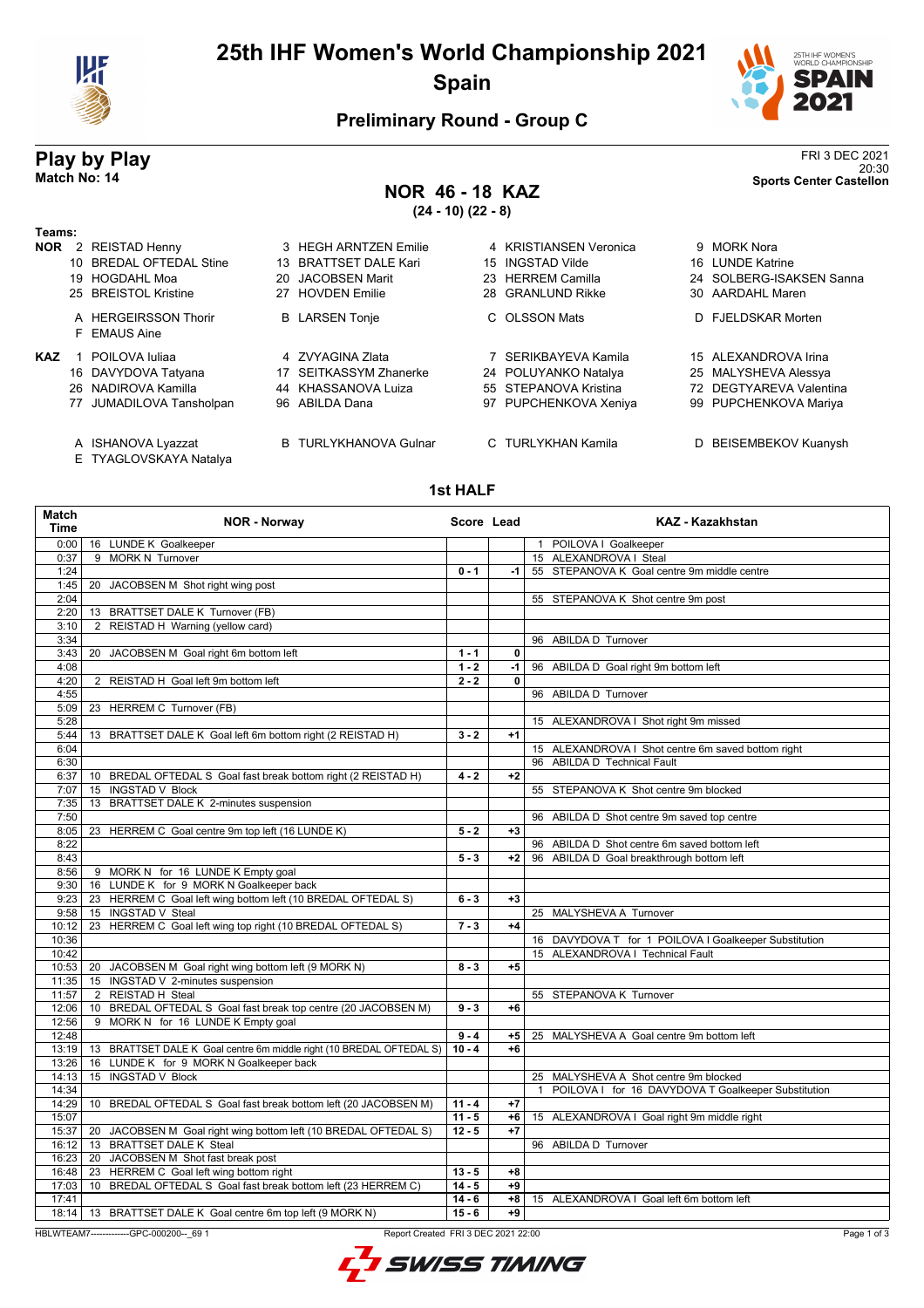

**25th IHF Women's World Championship 2021 Spain**



20:30 **Match No: 14 Sports Center Castellon**

## **Preliminary Round - Group C**

# **Play by Play**<br>Match No: 14<br>Sports Center Castellon

**NOR 46 - 18 KAZ (24 - 10) (22 - 8)**

**1st HALF**

| Match<br><b>Time</b> | <b>NOR - Norway</b>                                                 | Score Lead |       | <b>KAZ - Kazakhstan</b>                                    |
|----------------------|---------------------------------------------------------------------|------------|-------|------------------------------------------------------------|
| 18:34                |                                                                     |            |       | Team timeout                                               |
| 19:02                | 30 AARDAHL M for 16 LUNDE K Empty goal                              |            |       |                                                            |
| 18:54                |                                                                     |            |       | 15 ALEXANDROVA I Shot centre 9m saved middle right         |
| 19:09                | 24 SOLBERG-ISAKSEN S Goal fast break middle left (16 LUNDE K)       | $16 - 6$   | $+10$ |                                                            |
| 19:51                | 16 LUNDE K for 23 HERREM C Goalkeeper back                          |            |       |                                                            |
| 19:55                |                                                                     |            |       | 15 ALEXANDROVA I Shot centre 6m saved bottom left          |
| 20:24                | 19 HOGDAHL M Shot left 6m post                                      |            |       |                                                            |
| 20:50                | 3 HEGH ARNTZEN E Goal centre 9m bottom right                        | $17 - 6$   | $+11$ |                                                            |
| 21:25                |                                                                     | $17 - 7$   | $+10$ | 4 ZVYAGINA Z Goal centre 6m bottom right (7 SERIKBAYEVA K) |
| 21:59                | 30 AARDAHL M Technical Fault                                        |            |       |                                                            |
| 22:25                |                                                                     |            |       | 96 ABILDA D Shot centre 6m saved middle centre             |
| 22:35                | SOLBERG-ISAKSEN S Goal fast break bottom right (30 AARDAHL M)<br>24 | $18 - 7$   | $+11$ |                                                            |
| 23:05                |                                                                     |            |       | 25 MALYSHEVA A Shot centre 6m blocked                      |
| 23:18                |                                                                     | $18 - 8$   | $+10$ | SERIKBAYEVA K Goal right wing bottom right                 |
| 23:32                | KRISTIANSEN V Goal left 6m bottom right<br>4                        | $19 - 8$   | $+11$ |                                                            |
| 23:54                | <b>HEGH ARNTZEN E Block</b><br>3                                    |            |       | 25 MALYSHEVA A Shot right 9m blocked                       |
| 24:10                | 30 AARDAHL M Goal centre 6m bottom right                            | $20 - 8$   | $+12$ |                                                            |
| 24:35                |                                                                     | $20 - 9$   | $+11$ | 15 ALEXANDROVA I Goal left 6m bottom left                  |
| 24:45                | 27 HOVDEN E Goal right wing bottom right (19 HOGDAHL M)             | $21 - 9$   | $+12$ |                                                            |
| 25:15                |                                                                     |            |       | 15 ALEXANDROVA   Shot centre 6m missed                     |
| 25:41                | KRISTIANSEN V Shot left 6m saved middle left<br>$\overline{4}$      |            |       |                                                            |
| 26:05                | SOLBERG-ISAKSEN S Steal<br>24                                       |            |       | 17 SEITKASSYM Z Turnover (FB)                              |
| 26:18                | 19 HOGDAHL M Shot centre 9m saved middle left                       |            |       |                                                            |
| 26:32                |                                                                     |            |       | 96 ABILDA D Turnover                                       |
| 26:42                | 24 SOLBERG-ISAKSEN S Goal fast break middle left (16 LUNDE K)       | $22 - 9$   | $+13$ |                                                            |
| 26:59                |                                                                     |            |       | 77 JUMADILOVA T Shot centre 9m saved middle left           |
| 27:12                | 24 SOLBERG-ISAKSEN S Goal centre 6m bottom right (16 LUNDE K)       | $23 - 9$   | $+14$ |                                                            |
| 27:32                |                                                                     | $23 - 10$  | $+13$ | 15 ALEXANDROVA I Goal centre 6m bottom left                |
| 27:45                | 19 HOGDAHL M Shot right 6m saved bottom right                       |            |       |                                                            |
| 28:21                |                                                                     |            |       | 15 ALEXANDROVA I Shot right 6m post                        |
| 28:25                | Team timeout                                                        |            |       |                                                            |
| 28:49                | HOVDEN E Goal right wing bottom right (4 KRISTIANSEN V)<br>27       | $24 - 10$  | $+14$ |                                                            |
| 29:17                | <b>HEGH ARNTZEN E Steal</b><br>3                                    |            |       | 96 ABILDA D Turnover                                       |
| 29:44                | <b>HOGDAHL M Turnover</b><br>19                                     |            |       |                                                            |
| 29:59                |                                                                     |            |       | 15 ALEXANDROVA I Technical Fault                           |
| 14:45                | 27 HOVDEN E Shot left 6m missed                                     |            |       |                                                            |
|                      |                                                                     |            |       |                                                            |

### **2nd HALF**

| <b>Match</b><br><b>Time</b>                                                                    | <b>NOR - Norway</b>                                      | Score Lead |       | <b>KAZ - Kazakhstan</b>                             |  |
|------------------------------------------------------------------------------------------------|----------------------------------------------------------|------------|-------|-----------------------------------------------------|--|
| 30:00                                                                                          | 28 GRANLUND R Goalkeeper                                 |            |       | POILOVA I Goalkeeper                                |  |
| 30:24                                                                                          | <b>MORK N Steal</b><br>9                                 |            |       | <b>ABILDA D Turnover</b><br>96                      |  |
| 30:42                                                                                          | 23 HERREM C Shot fast break post                         |            |       |                                                     |  |
| 31:01                                                                                          |                                                          | $24 - 11$  | $+13$ | 4 ZVYAGINA Z Goal centre 6m top right (96 ABILDA D) |  |
| 31:30                                                                                          | 20<br>JACOBSEN M Shot right wing saved top left          |            |       |                                                     |  |
| 32:25                                                                                          |                                                          |            |       | 96 ABILDA D Shot centre 6m saved middle centre      |  |
| 32:35                                                                                          | 23 HERREM C Goal fast break bottom left (25 BREISTOL K)  | $25 - 11$  | $+14$ |                                                     |  |
| 33:13                                                                                          |                                                          |            |       | 4 ZVYAGINA Z Turnover                               |  |
| 33:21                                                                                          | JACOBSEN M Goal fast break bottom left<br>20             | $26 - 11$  | $+15$ |                                                     |  |
| 34:06                                                                                          | <b>BREISTOL K Block</b><br>25                            |            |       | 96 ABILDA D Shot centre 9m blocked                  |  |
| 34:20                                                                                          | 2 REISTAD H Goal fast break middle left                  | $27 - 11$  | $+16$ |                                                     |  |
| 34:40                                                                                          |                                                          | $27 - 12$  | $+15$ | 96 ABILDA D Goal breakthrough middle right          |  |
| 35:09                                                                                          | 9 MORK N Turnover                                        |            |       |                                                     |  |
| 35:09                                                                                          |                                                          |            |       | 55 STEPANOVA K Turnover                             |  |
| 35:17                                                                                          | JACOBSEN M Goal right wing bottom right (9 MORK N)<br>20 | $28 - 12$  | $+16$ |                                                     |  |
| 35:38                                                                                          |                                                          | $28 - 13$  | $+15$ | 15 ALEXANDROVA I Goal breakthrough bottom left      |  |
| 36:11                                                                                          | 25 BREISTOL K Shot centre 9m saved top left              |            |       |                                                     |  |
| 36:49                                                                                          |                                                          |            |       | 96 ABILDA D Technical Fault                         |  |
| 37:00                                                                                          | 23 HERREM C Goal left wing bottom left (2 REISTAD H)     | $29 - 13$  | $+16$ |                                                     |  |
| 37:32                                                                                          |                                                          | $29 - 14$  | $+15$ | 55 STEPANOVA K Goal breakthrough bottom right       |  |
| 38:05                                                                                          | 2 REISTAD H Goal right wing bottom left (9 MORK N)       | $30 - 14$  | $+16$ |                                                     |  |
| 38:37                                                                                          |                                                          |            |       | 55 STEPANOVA K Shot centre 9m saved bottom left     |  |
| 39:11                                                                                          | 9 MORK N Goal flying throw middle right (23 HERREM C)    | $31 - 14$  | $+17$ |                                                     |  |
| 39:38                                                                                          |                                                          |            |       | 55 STEPANOVA K Shot right 9m missed                 |  |
| 39:53                                                                                          | 15 INGSTAD V Shot centre 6m missed                       |            |       |                                                     |  |
| 40:04                                                                                          |                                                          | $31 - 15$  | $+16$ | 15 ALEXANDROVA I Goal breakthrough top right        |  |
| 40:36                                                                                          | 25 BREISTOL K Goal centre 9m middle left (9 MORK N)      | $32 - 15$  | $+17$ |                                                     |  |
| 41:07                                                                                          |                                                          | $32 - 16$  | $+16$ | 15 ALEXANDROVA   Goal left 6m middle left           |  |
| HBLWTEAM7--------------GPC-000200-- 69 1<br>Report Created FRI 3 DEC 2021 22:00<br>Page 2 of 3 |                                                          |            |       |                                                     |  |